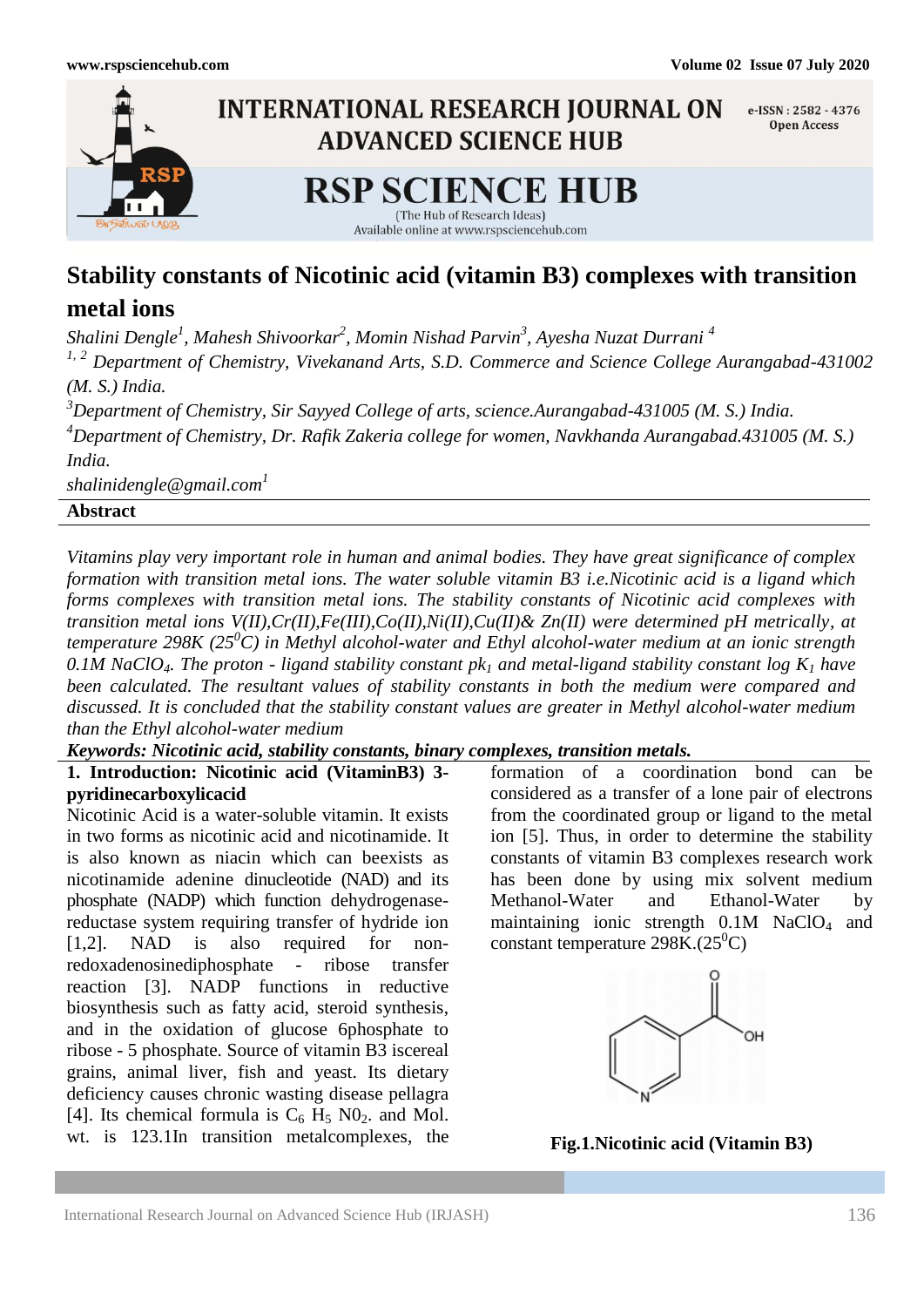## **1 Materials and Method:**

### **1.1 Materials:**

All chemicals were used are Analar grade. Ligand sample of Nicotinic acid (vitamin B3) was used in pure form. The solution of NaClO<sub>4</sub>prepared in distilled water. Metal ions were used in the nitrate form. The 0.1MNaOH was standardized against standard oxalic acid. The ionic strength was maintained at 0.1M by using NaClO4. The ligand solution of Nicotinic acid was prepared in aqueous medium.

# **1.2 Method:**

The potentiometric titrations are performed by using an Elico model LI-120 digital pH meter in conjunction with an Elico combined glass electrode consisting of glass and reference electrode.The precautions suggested by Bates[6], Alber and Sergent[7] were adopted for smooth handling of electrode.

The pH meter standardized using buffer solution. By adopting standard procedure, all titrations were carried out at constant temperature. The ligand solution and acid solution were transfered into 100 ml beaker and titrated against std. NaOH solution. The Potentiometric titrations was performed in aquo-organic medium first without addition of metal and then in presence of transition metals  $V(II)$ ,  $Cr(II)$ ,  $Fe(III)$ ,  $Co(II)$ ,  $Ni(II)$ ,  $Cu(II)$ , and  $Zn(II)$  by maintaining ionic strength 0.1M NaClO<sub>4</sub> and 298 K constant temperature.The Proton ligand stability constants andMetal ligand stability constants are shown in Table 1 and Table 2 as below.

**Table 1.Proton ligand stability constants of Nicotinicacid (vitamin B3) in different mixture of solvent Medium – 36%Methanol-Waterand 30% Ethanol-Water** 

**µ=0.1Temperature- 298K**

| <b>Proton Ligand</b><br>ability constants | <b>36%MeOH-</b><br>Water | 30%EtOH-<br>Water |
|-------------------------------------------|--------------------------|-------------------|
|                                           | 5.23                     |                   |
|                                           |                          |                   |

**Table.2. Metal ligand stability constants ofNicotinic acid (vitamin B3) in different mixture of solvents.** 

| $\mu$ =0.1 Temperature-298K |  |
|-----------------------------|--|
|-----------------------------|--|

| <b>Transitio</b><br>n Metals | <b>Metal</b><br><b>Ligand</b><br>stability<br>constant<br>s | 36%MeOH<br>-Water | 30%EtOH<br>-Water |
|------------------------------|-------------------------------------------------------------|-------------------|-------------------|
| V(II)                        | $log K_1$                                                   | 3.68              | 2.81              |
| Cr(II)                       | $log K_1$                                                   | 3.39              | 3.24              |
| Fe(III)                      | $log K_1$                                                   | 4.19              | 4.13              |
| Co(II)                       | $log K_1$                                                   | 3.26              | 3.19              |
| Ni(II)                       | $log K_1$                                                   | 3.09              | 3.05              |
| Cu(II)                       | $log K_1$                                                   | 2.59              | 2.49              |
| Zn(II)                       | $log K_1$                                                   | 2.81              | 2.49              |

#### **Result and Discussion:**

- The proton ligand and metal ligand stability constant of Nicotinic acid with transition metal ions at ionic strengths  $NaClO<sub>4</sub>$ inmedium 36% MeOH-Water and 30% EtOH-Water is given in table1and 2.In Nicotinic acid one pK value is obtained. This is attributed to the dissociation of one enolic-OH groups. The  $pK_1$ value in 36%MeOH-Water is 5.23 and in 30% EtOH-Water medium is 4.57 which is less according to Debye-Huckel theory.
- In case of metal ligand stability constants,the values of  $log K_1$  decreases in 30% Ethanol-Water medium than 36%Methanol-Water medium. These indicating that in ethanol more acidic complex is formed than methanol.
- The order of stability constant of Nicotinic acid in 36%Methanol-Water medium is Fe>V>Cr >Co> Ni> Zn> Cu
- The order of stability constant of Nicotinic acid in 30% Ethanol-Water medium is  $Fe > Cr > Co > Ni > V > Cu = Zn$
- All the above orderof stabilities of the metal complexes with the ligand show good agreement with the stability order shown by